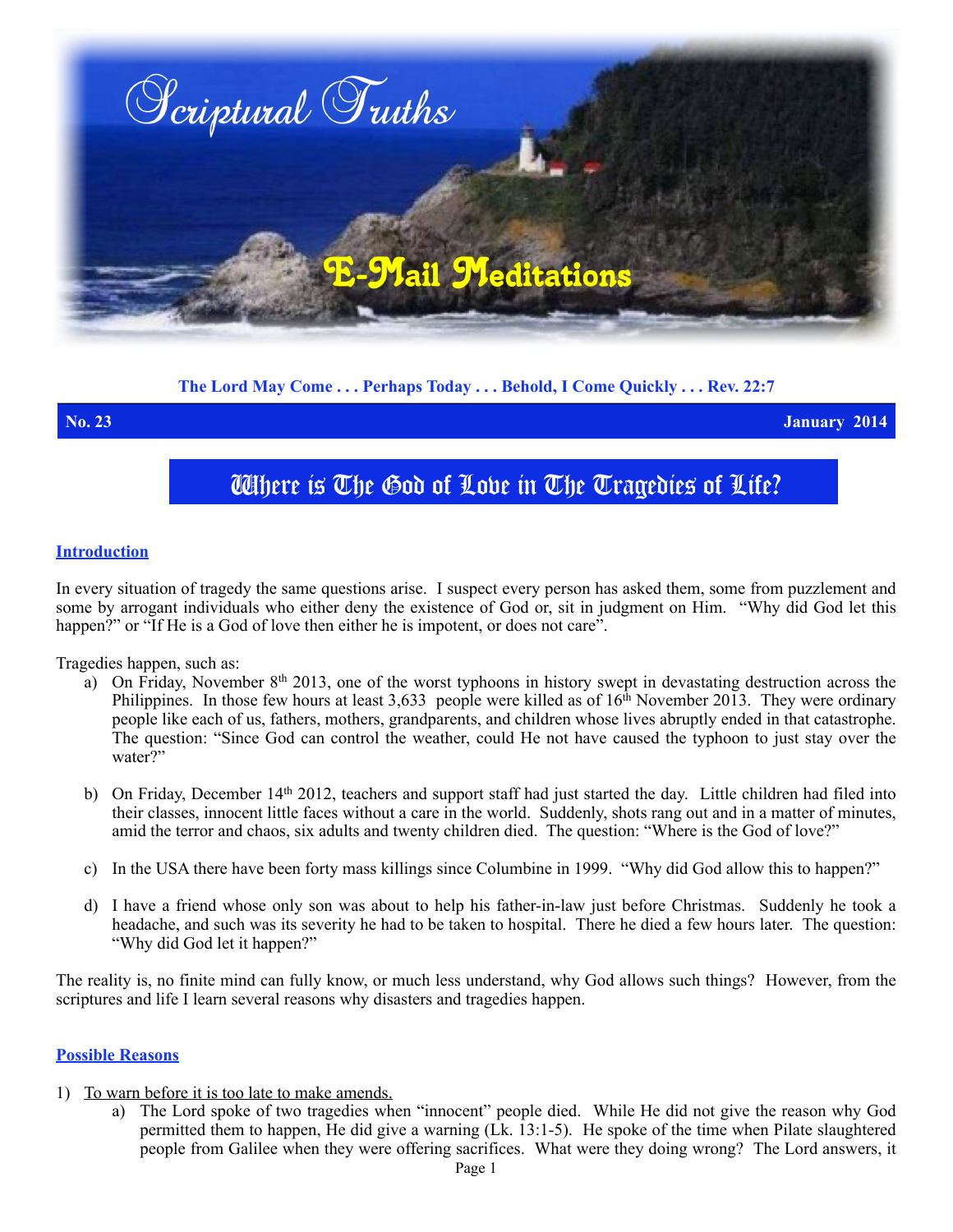was not because they were more grievous sinners than others, BUT, "Except ye repent, ye shall all likewise perish". Again when the tower of Siloam fell and eighteen people were killed, was it because they were the worst sinners of Jerusalem? The answer was "No, then He gave a warning: "Except ye repent, ye shall all likewise perish (Lk. 13:3, 5). Tragedies were permitted to have man stop and consider. These events are like an orange traffic light which warns: "Prepare to Stop".

- b) Another "orange light" was when Paul and Silas, who were missionaries, were taken and beaten. That night there was an earthquake which resulted in the jailers question: "What must I do to be saved?" (Acts 16:30). The man saw the reality that God was much bigger than he was, and the earthquake was a warning from God. He repented and got saved. He heeded the "orange light", warning voice.
- 2) Because of human corruption and greed.
	- a) At times the disaster is the result of human greed and indifference to human life. On the 24th November 2012 there was a fire in a garment factory in Bangladesh. One hundred and twelve people were killed. This was not a natural disaster but the result of man, as an animal, not caring about others, and despite warnings of the danger, sent people into the building. When the fire started there was little or no escape. Human greed was the cause here.
- 3) The result of not caring for the body and making unwise decisions.
	- a) Very often diseases are the result of individual choice. For instance, my grandpa was a heavy smoker for all his adult life and he developed lung cancer. An individual who is a heavy drinker may well develop liver problems, or poor nutrition will result in bad health. These are the result of our own personal doings, in defiance of the laws of intelligence. It is not surprising today that a disease like AIDS is rampant, and the cause of this can be attributed to failure in making wise choices and living in sexual perversity and promiscuity.
- 4) It is God letting man have his own way and reaping the consequences.
	- a) At times it is God withdrawing His hand and giving humanity what they want, freedom from God. In the early 1950's two individuals were to the forefront in the USA. One was anti-God, Madelyn Murray O'Hare, and the other a preacher of Jesus Christ, Billy Graham. One was bringing before the nation the cross of Christ and the repeated statement, "The Bible says". The other was doing all she could to have prayer stopped in the schools. A decision was made by the supreme court of the USA. Prayer was stopped and the nation began a downward trend. Today places like Britain and America, which have known the blessing of God, have rejected God's principles of living, and the result is open wickedness, and atheism is glorified. God has been cast out and paganism has been given an open door. If man does not want God, then he must be prepared to suffer the consequences of the God He angers. God warned man that by rejecting Him He would give them up (Rom. 1:24, 26), and over to a reprobate mind (Rom. 1:28). With that distorted mindset, there is no moral absolute and the human heart runs rampant in perversity and violence. Yes, He does let nature flow freely in whirlwinds and droughts, yet there is mercy. Could not the storm in the Philippines just as easily have happened to the eastern seaboard of the USA, or the western side of Canada? Could God not permit a major earthquake anywhere in the UK? One lesson for us to realize is that if we do not repent, the withholding hand of God could be removed from our lives and nations. We cannot blatantly defy God with ourselves determining what is acceptable and what is not, and not suffer the consequences. At times tragedies are the result of rejecting God.

## **Arguments**

- 1) What about innocent little children?
	- a) I hear the sneering judgmental question: "But what of the little children who were killed?" What hypocrisy. Since 1973 to 2012 inclusive, according to the Guttmacher Institute 55,808,387 babies were killed! That works out to one baby being killed every 22 seconds, and there is no protests, and nobody asked: "What about all the little babies". If we count the lives of little innocent babies as worthless pieces of flesh, do we honestly think the God who gives life will permit us to slaughter that which is made in His likeness and not give retribution. Man gets the due reward of his deeds. Let's ask another question: "Why does God not stop all the murderers of the babies, or stop the law being passed which permits such?" The answer is, if man does not like to retain God in their minds, he gives them up and over, and man without God becomes like an animal, and in time and eternity will reap the results of their doings.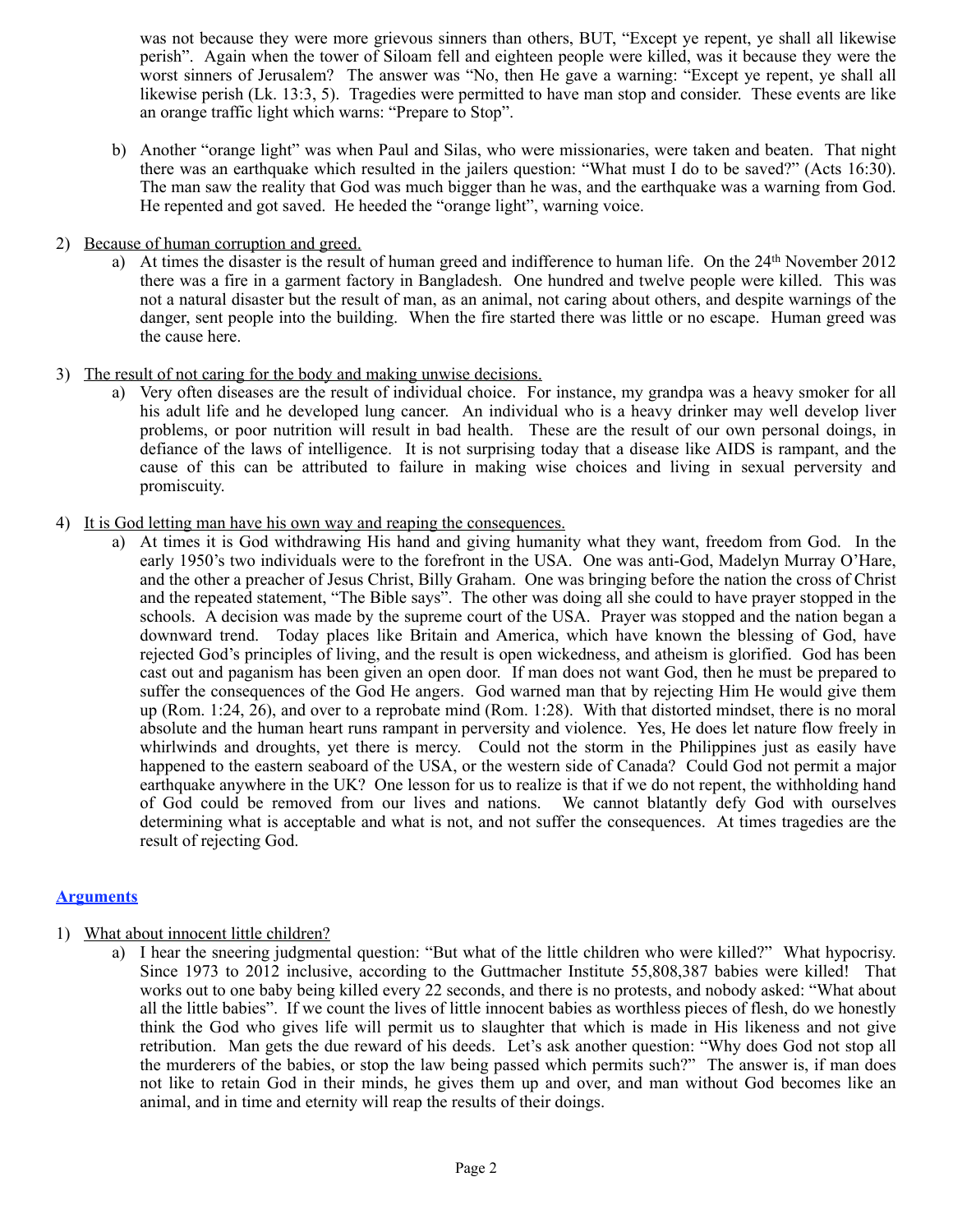# 2) Where is the God of love?

- a) Where is the God of love? I look at Calvary, at the greatest act of rebellion and injustice the world has ever and will ever see. God was silent and did not interfere. I wonder how we would react if some malicious individuals took one of our sons and spat on him, whipped him, then nailed him without anesthetic to a cross, and mocked him? Would we stand by or seek to stop it? Christ was the only good man who ever lived, and God His Father did not intervene. Did he not have cause to ask: "Where is the love?" The answer is, God was working to a much bigger perspective than ours. Calvary let man see how undeserving He was of any mercy from God. It let man see how total was his enmity against God. This was man taking the Son of God and hating him with all the venom they could muster, and yet God did nothing.
- b) There was an incident when the Lord was here and His friend died. Although He was only a few miles away, He did not come when hearing Lazarus was sick, and did not even go to the funeral! Mary and Martha must have asked: "Where's the love?" They soon would get the answer, and in it they would see the greatness of Christ and God. When someone asks: "Why did God not stop such and such a thing from happening?", or "Where is the God of love?", I only know that there is much in this life I do not understand. This I do know, God loves all humanity and is constantly seeking to turn man from his evil ways. If man stubbornly refuses to obey God, as Adam did, are there not consequences in this life for disobedience? How can there be any accusing finger pointed at God and dare to insolently question him? The better questions would be: "What are we doing that could bring the judgment of God upon us?", for since "Righteousness exalteth a nation" (Prov. 14:34), then the fall of it is nothing other than the discipline of God.

## **Where Can There Be Any Comfort In Such Tragedies?**

Where can I find any comfort in the little children who have died in such situations, or are aborted? I find several scriptures which help me make a decision.

The Lord said:

- a) "Suffer little children to come unto me" (Lk. 18:16) and "It is not the will of your Father which is in heaven, that one of these little ones should perish" (Matt. 18:14). When David's little baby died he said: "I shall go to him, but he shall not return to me" (2 Sam. 12:23). The rhetorical question is asked: "Shall not the Judge of all the earth do right?" (Gen. 18:25). Since the Lord said that people must hear and understand to be converted (Matt. 13:15; Acts 28:27), a child or individual who cannot understand the gospel will be in heaven. Surely the God of love, who calls the children to Him on earth will not reject them eternally, because they did not hear and understand. I also say adults for I put children in the same category of those individuals who have mental deficiency so that even the simplest things are beyond them. Would it be right for God to punish such for not accepting His Son? That would be a travesty of justice.
- b) "Shall not the judge of all the earth do right" (Gen. 18:25)
	- i) Who is man that he should judge and question the Almighty? Job had dreadful afflictions, multiple deaths of his children, loss of property, and then he began judging God. Eventually God decided to silence Job's judging by questioning him so that he might learn how insignificant he was. They were questions any judge of God could be asked:
		- 1. "Where wast thou when I laid the foundations of the earth? declare, if thou hast understanding." (Job 38:4)
		- 2. "Who laid the corner stone thereof; when the morning stars sang together." (Job 38:6-7)
		- 3. "Hast thou commanded the morning since thy days; and caused the dayspring to know his place." (Job 38:12)
		- 4. "Hast thou entered into the springs of the sea?" (Job 38:16)
		- 5. "Where is the way where light dwelleth?" (Job 38:19)
		- 6. "By what way is the light parted, which scattereth the east wind upon the earth?" (Job 38:24)
		- 7. "Canst thou bind the sweet influences of Pleiades, or loose the bands of Orion?" (Job 38:31)
		- 8. "Cant thou send lightnings, that they may go, and say unto thee, Here we are?" (Job 38:35)
		- 9. "Hast thou given the horse strength?" (Job 39:19)
		- 10. "Shall he that contendeth with the Almighty instruct Him? he that reproveth God, let him answer it."  $(Job 40:2)$
	- ii) Job was silenced and so will each who question the ways of God. To that end as Job said, and all those who judge God will ultimately say: "Behold, I am vile; what shall I answer thee? I will lay mine hand upon my mouth" (Job 40:4). However, God was not finished, and like an interrogator keeps questioning Job with a major question: